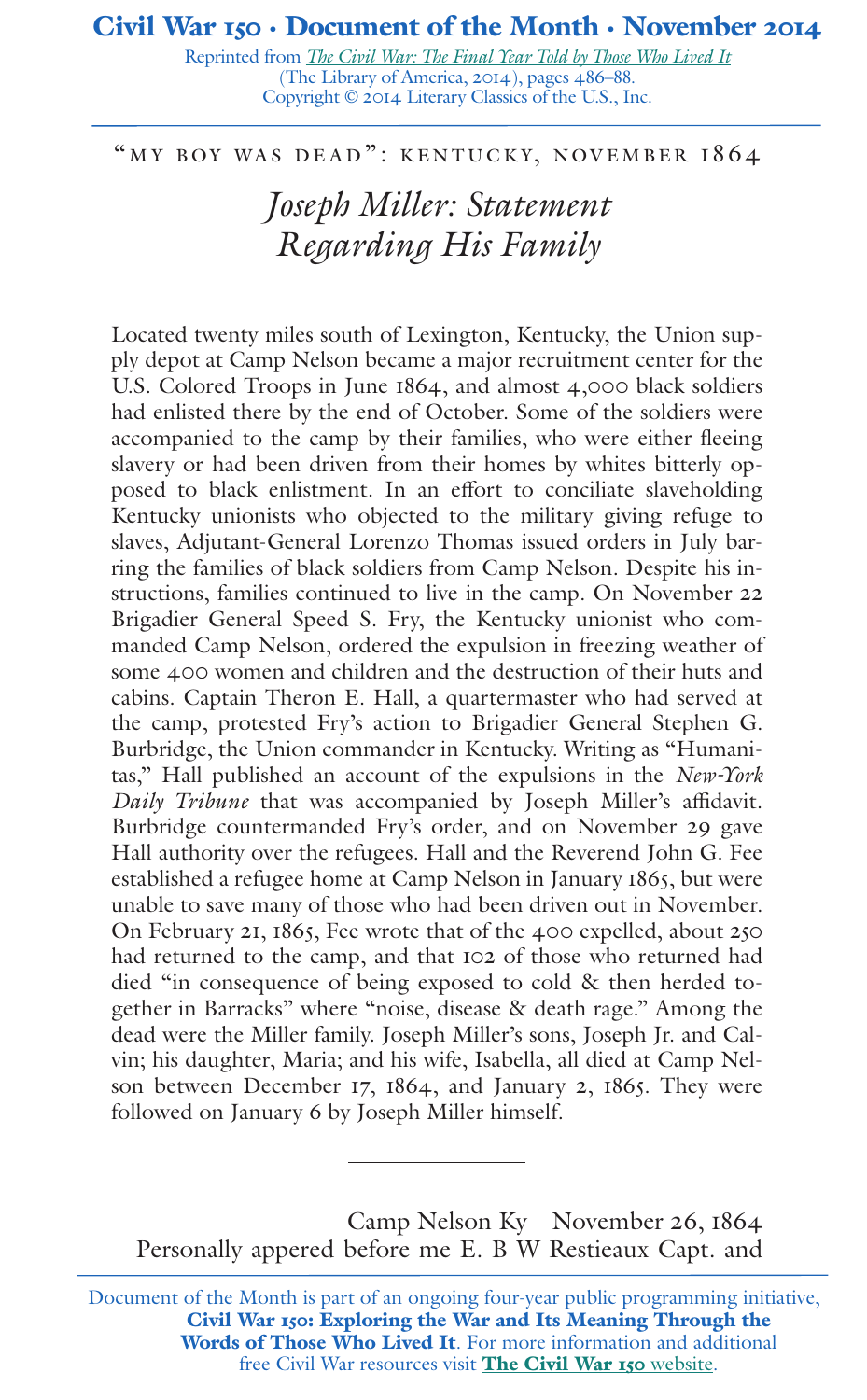Asst. Quartermaster Joseph Miller a man of color who being duly sworn upon oath says

I was a slave of George Miller of Lincoln County Ky. I have always resided in Kentucky and am now a Soldier in the service of the United States. I belong to Company I 124 U.S.C. Inft now Stationed at Camp Nelson Ky. When I came to Camp for the purpose of enlisting about the middle of October  $1864$  my wife and children came with me because my master said that if I enlisted he would not maintain them and I knew they would be abused by him when I left. I had then four children ages respectively ten nine seven and four years. On my presenting myself as a recruit I was told by the Lieut. in command to take my family into a tent within the limits of the Camp. My wife and family occupied this tent by the express permission of the aforementioned Officer and never received any notice to leave until Tuesday November 22" when a mounted guard gave my wife notice that she and her children must leave Camp before early morning. This was about six O'clock at night. My little boy about seven years of age had been very sick and was slowly recovering My wife had no place to go and so remained until morning. About eight Oclock Wednesday morning November 23" a mounted guard came to my tent and ordered my wife and children out of Camp The morning was bitter cold. It was freezing hard. I was certain that it would kill my sick child to take him out in the cold. I told the man in charge of the guard that it would be the death of my boy I told him that my wife and children had no place to go and I told him that I was a soldier of the United States. He told me that it did not make any difference. he had orders to take all out of Camp. He told my wife and family that if they did not get up into the wagon which he had he would shoot the last one of them. On being thus threatened my wife and children went into the wagon My wife carried her sick child in her arms. When they left the tent the wind was blowing hard and cold and having had to leave much of our clothing when we left our master, my wife with her little one was poorly clad. I followed them as far as the lines. I had no Knowledge where they were taking them. At night I went in search of my family. I found them at Nicholasville about six miles from Camp. They were in an old meeting house belonging to the colored people. The building was